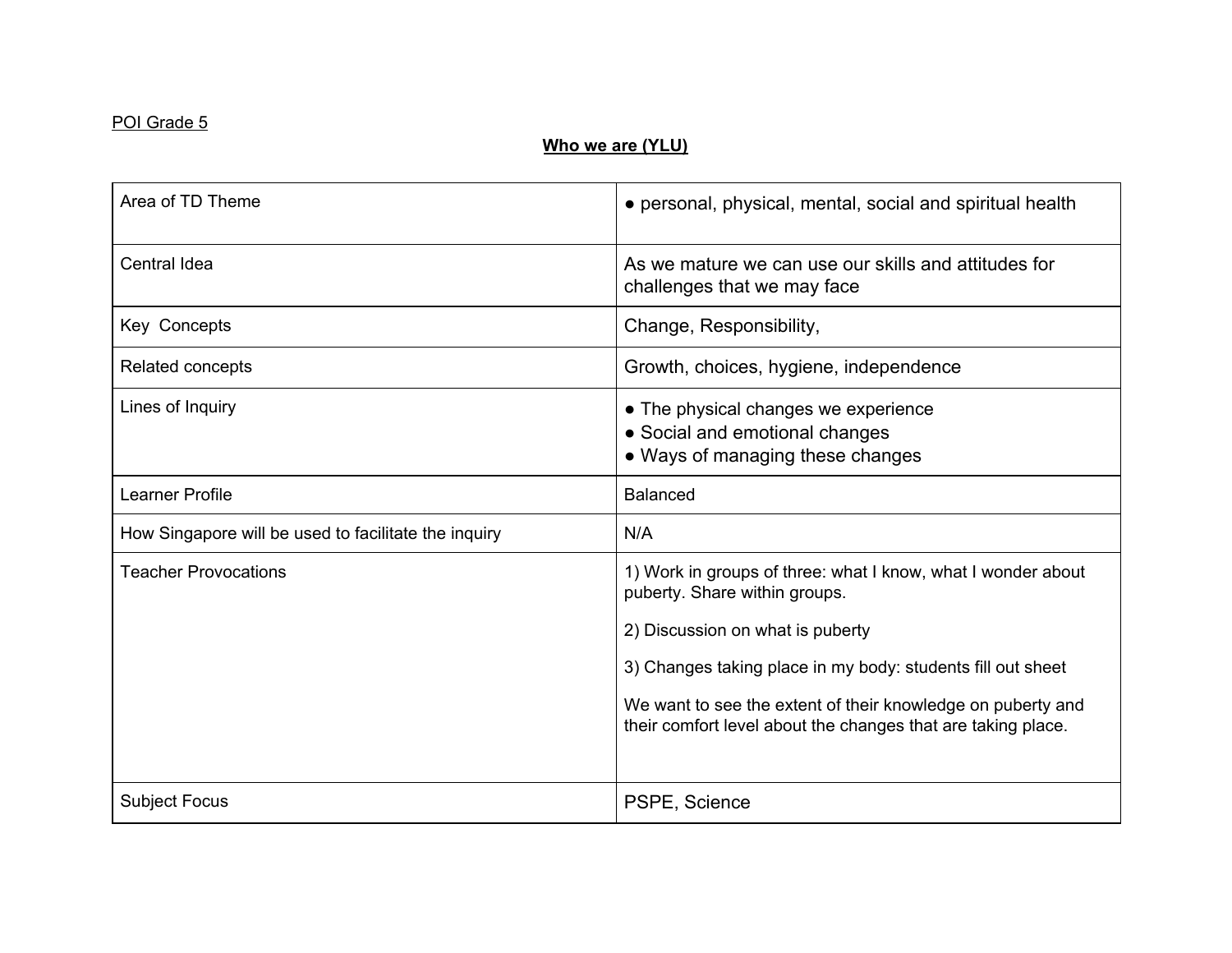| <b>Subject Specific skills</b>                                                       | -Identify the characteristics of pubertal change and why they occur.<br>-Understand factors that affect personal, physical, social and emotional<br>growth.<br>-Understand how growth and development of your body are influenced by<br>nutrition and lifestyle choices and that these occur in different ways.<br>-Investigate the role of preventive health in promoting and maintaining health,<br>safety and wellbeing for individuals and their communities. |
|--------------------------------------------------------------------------------------|-------------------------------------------------------------------------------------------------------------------------------------------------------------------------------------------------------------------------------------------------------------------------------------------------------------------------------------------------------------------------------------------------------------------------------------------------------------------|
|                                                                                      | There is a connection between exercise, nutrition and physical well-being.<br>Setting personal goals and developing plans to achieve these goals can<br>enhance performance.<br>There are physical, social and emotional changes associated with<br>puberty.<br>Understanding our limits and using moderation are strategies for<br>maintaining a safe and healthy lifestyle.                                                                                     |
| <b>Subject Specific Knowledge</b>                                                    | PE:<br>The changes our bodies undergo and how it affects us<br>and those around us<br>Benefits of these changes on us and those around us                                                                                                                                                                                                                                                                                                                         |
| Core ATL's (TD Skills)                                                               | <b>Research Skills: Formulating Questions.</b><br>$\bullet$<br>Self-Management Skills: Healthy Lifestyles,<br>Informed Choices.<br>Social Skills: Respecting others.                                                                                                                                                                                                                                                                                              |
| Integrators contributions                                                            | <b>Physical Education</b>                                                                                                                                                                                                                                                                                                                                                                                                                                         |
| What does a Grade Level appropriate understanding of this<br>central idea look like? | Students can identify social, emotional, and physical changes<br>that occur as we mature from child to adult and develop<br>strategies to address these challenges                                                                                                                                                                                                                                                                                                |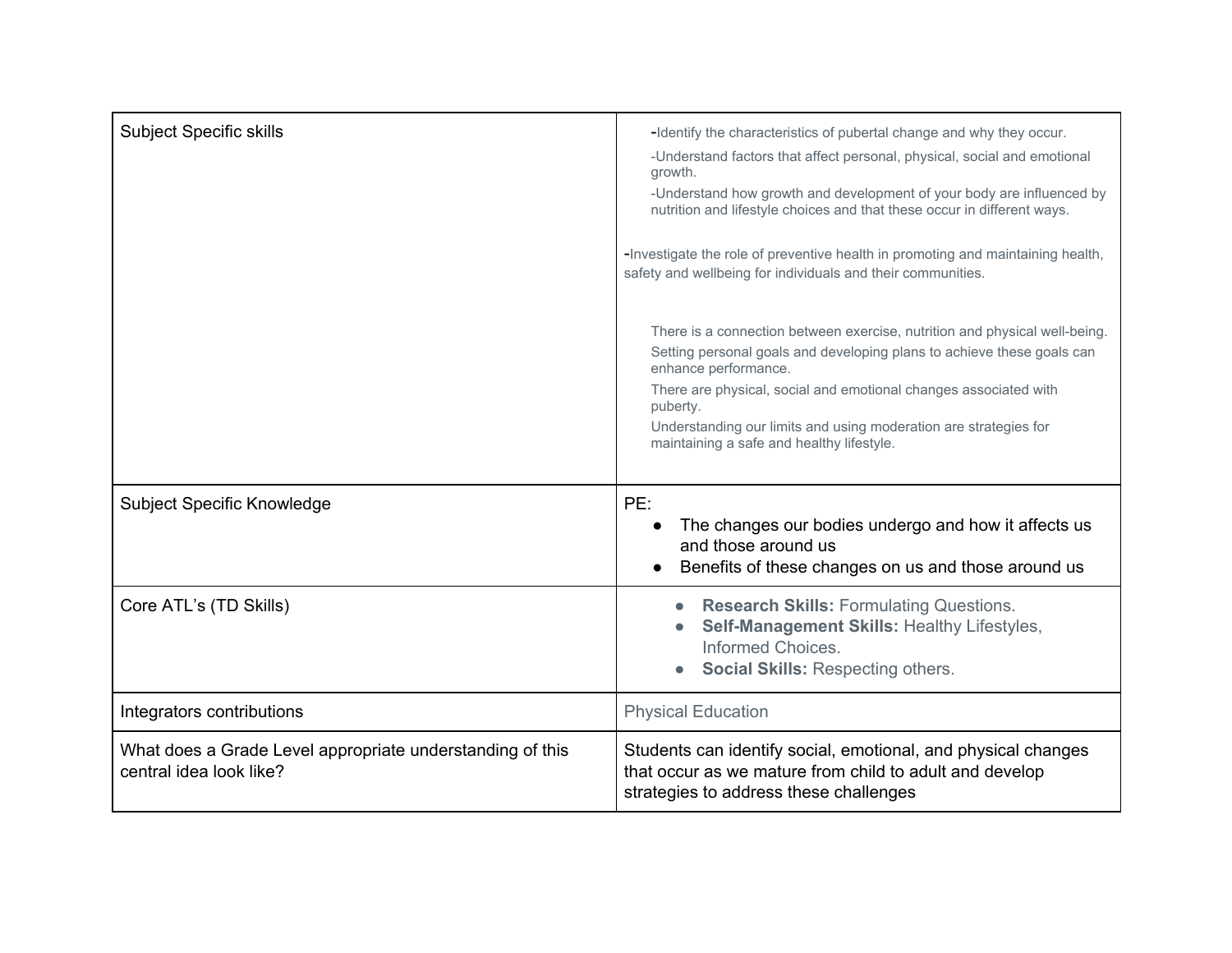| The essence of this unit in less than 20 words | An inquiry into the social, emotional and physical changes and |
|------------------------------------------------|----------------------------------------------------------------|
|                                                | challenges we face as we mature                                |

## **Where we are in place and time**

| Area of TD Theme                                     | • orientation in place and time<br>• personal histories<br>• home and journeys<br>• the discoveries, explorations and migrations of humankind |
|------------------------------------------------------|-----------------------------------------------------------------------------------------------------------------------------------------------|
| Central Idea                                         | Places and people are changed by migration                                                                                                    |
| Key Concepts                                         | Causation, Change                                                                                                                             |
| Related concepts                                     | Migration, war, refugees, push and pull factors                                                                                               |
| Lines of Inquiry                                     | • The reasons people migrate<br>• Impact of migration on Singapore<br>• Mapping journeys of migration                                         |
| Learner Profile                                      | Communicators                                                                                                                                 |
| How Singapore will be used to facilitate the inquiry | Peranakan museum, Chinese heritage centre, Bukit Timah<br>Nature Reserve (natural changes)                                                    |
| <b>Teacher Provocations</b>                          | Sending students to middle school without explanation,                                                                                        |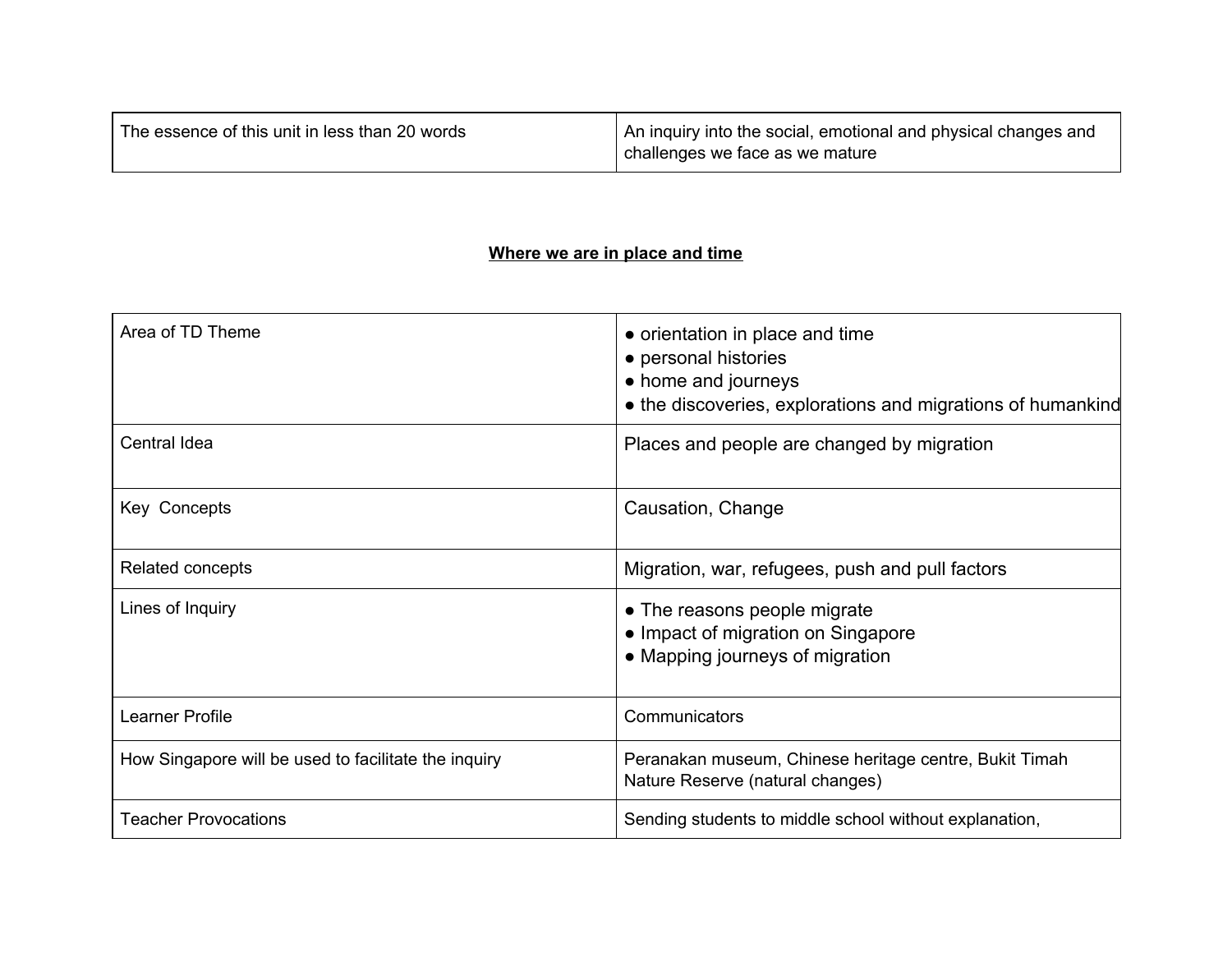|                                | reflecting on the experience and feelings/changes                                                                                                                                                                                                                                                                                                                                                                                                                                                      |
|--------------------------------|--------------------------------------------------------------------------------------------------------------------------------------------------------------------------------------------------------------------------------------------------------------------------------------------------------------------------------------------------------------------------------------------------------------------------------------------------------------------------------------------------------|
| <b>Subject Focus</b>           | Humanities, Performance Art, Mandarin and Visual Art                                                                                                                                                                                                                                                                                                                                                                                                                                                   |
| <b>Subject Specific skills</b> | Social Studies - Geography (Grade 5)<br><b>Conceptual Understandings</b>                                                                                                                                                                                                                                                                                                                                                                                                                               |
|                                | Synthesizing reasons for human migration.<br>Analyzing how migration has occurred and changed<br>over time.<br>Describing the impacts of migration.<br><b>Learning Outcomes</b>                                                                                                                                                                                                                                                                                                                        |
|                                | Identify the main reasons why people came to<br>(Singapore).<br>Analyze the displacement experience of various<br>groups.<br>Interpret significant current trends in human<br>settlement.<br>Evaluate factors that influence locations of human<br>populations and human migration.<br>Compare voluntary and involuntary migration and<br>analyze their effects on the physical and human<br>characteristics of a place.<br>Understand the nature, distribution and migration of<br>human populations. |
|                                | Social Studies - History (Grade 5)                                                                                                                                                                                                                                                                                                                                                                                                                                                                     |
|                                | <b>Conceptual Understandings</b>                                                                                                                                                                                                                                                                                                                                                                                                                                                                       |
|                                | Synthesizing the information from case studies to<br>determine the causes of migration.<br>Analysing the effects of migration.                                                                                                                                                                                                                                                                                                                                                                         |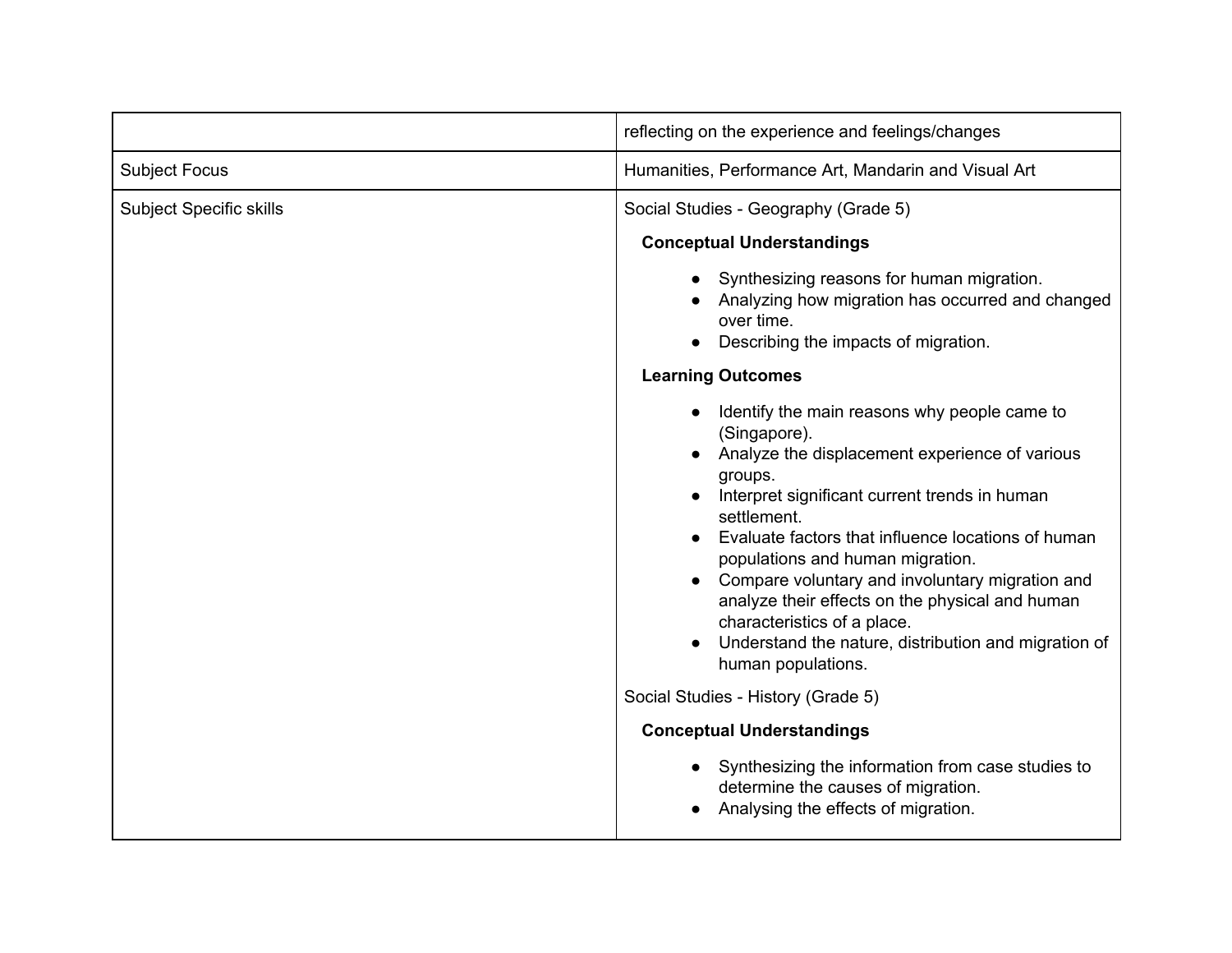|                                                                                      | <b>Learning Outcomes</b>                                                                                                                                                                                                                                                                                                                                                                                                                                                                       |
|--------------------------------------------------------------------------------------|------------------------------------------------------------------------------------------------------------------------------------------------------------------------------------------------------------------------------------------------------------------------------------------------------------------------------------------------------------------------------------------------------------------------------------------------------------------------------------------------|
|                                                                                      | Identify reasons why people migrate.<br>Analyse the displacement experience of various<br>groups.<br>Evaluate and compare ways that people adapt<br>when they move from one place to another.<br>Analyse the long-term and short-term effects of<br>migration.<br>Recognize settlement patterns and population<br>distribution in selected regions, areas or countries.<br>Compare and contrast two or more different human<br>migrations.<br><b>Visual Arts</b><br>Responding to Activist Art |
| Subject Specific Knowledge                                                           | PE:<br>Possible discussion on how migration affects sports<br>around the world and in our local communities                                                                                                                                                                                                                                                                                                                                                                                    |
| Core ATLs (TD Skills)                                                                | <b>Research Skills: Formulating Questions, Collecting</b><br>Data, Presenting Research.<br>Self-Management Skills: Organization.<br>Thinking Skills: Comprehension.<br>Social Skills: Respecting others.<br><b>Communication Skills: Listening, Speaking,</b><br>Presenting.                                                                                                                                                                                                                   |
| Integrators contributions                                                            | Mandarin, Performing Arts                                                                                                                                                                                                                                                                                                                                                                                                                                                                      |
| What does a Grade Level appropriate understanding of this<br>central idea look like? | Students can identify causes of migration and the personal and<br>social challenges and changes that may arise from that globally                                                                                                                                                                                                                                                                                                                                                              |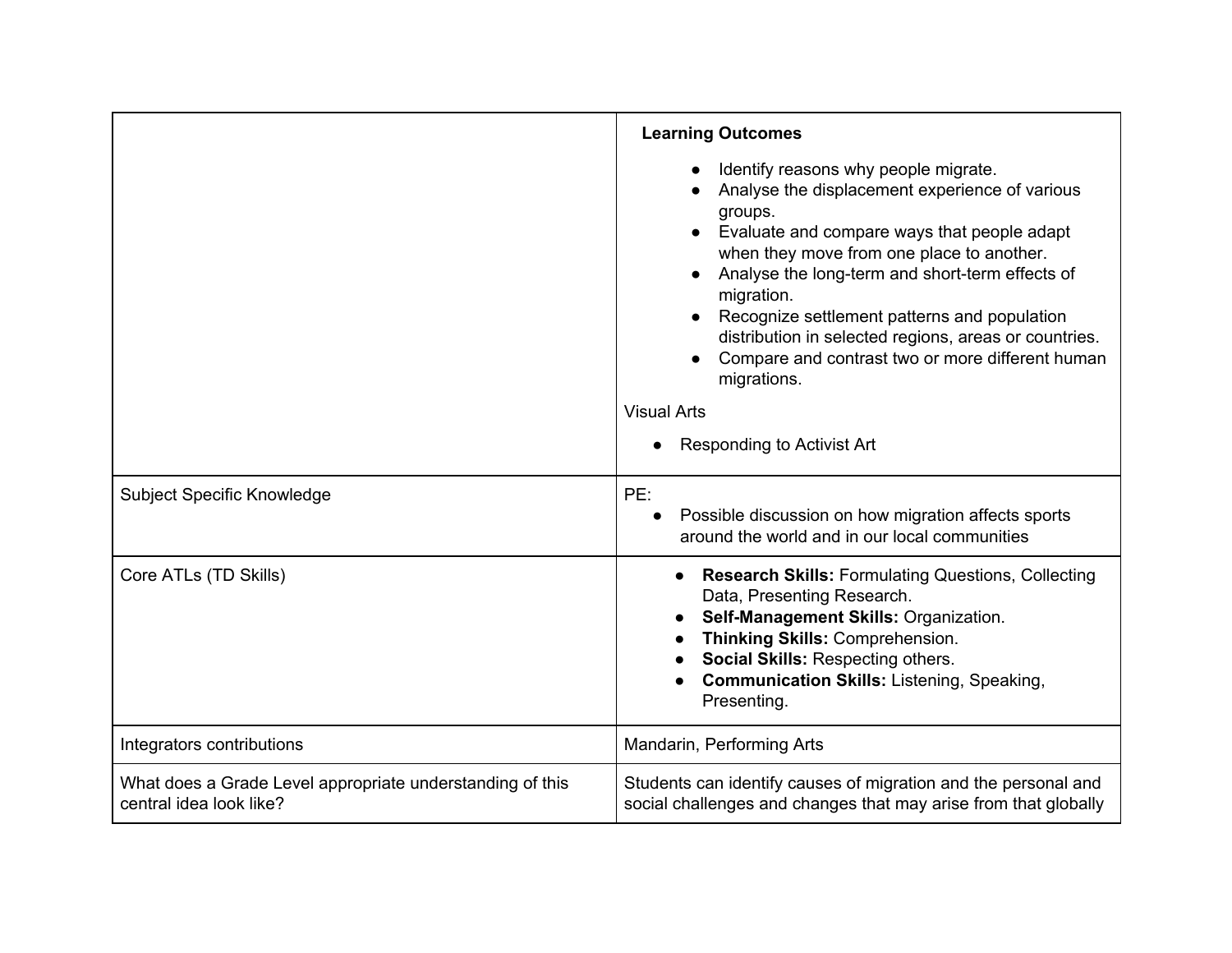| The essence of this unit in less than 20 words | An inquiry into migration and the personal and social challenges<br>and changes that may arise from that globally |
|------------------------------------------------|-------------------------------------------------------------------------------------------------------------------|
|------------------------------------------------|-------------------------------------------------------------------------------------------------------------------|

#### **How we express ourselves**

| Area of TD Theme                                     | • the ways in which we discover and express ideas,<br>feelings, nature, culture, beliefs and values |
|------------------------------------------------------|-----------------------------------------------------------------------------------------------------|
| Central Idea                                         | We represent ourselves through literature                                                           |
| Key Concepts                                         | Perspective, Connection                                                                             |
| Related concepts                                     | Behaviour, expression and communication                                                             |
| Lines Inquiry                                        | • Discovering<br>• Autobiographies<br>• Authors impact                                              |
| Learner Profile                                      | Knowledgeable, Inquirer                                                                             |
| How Singapore will be used to facilitate the inquiry | Singaporean literary studies, author visits, library visit                                          |
| <b>Teacher Provocations</b>                          | Role play as an author, mystery autobiographies of famous<br>authors and the students               |
| <b>Subject Focus</b>                                 | Performing Arts, Literacy                                                                           |
| <b>Subject Specific skills</b>                       | Conceptual Understandings:                                                                          |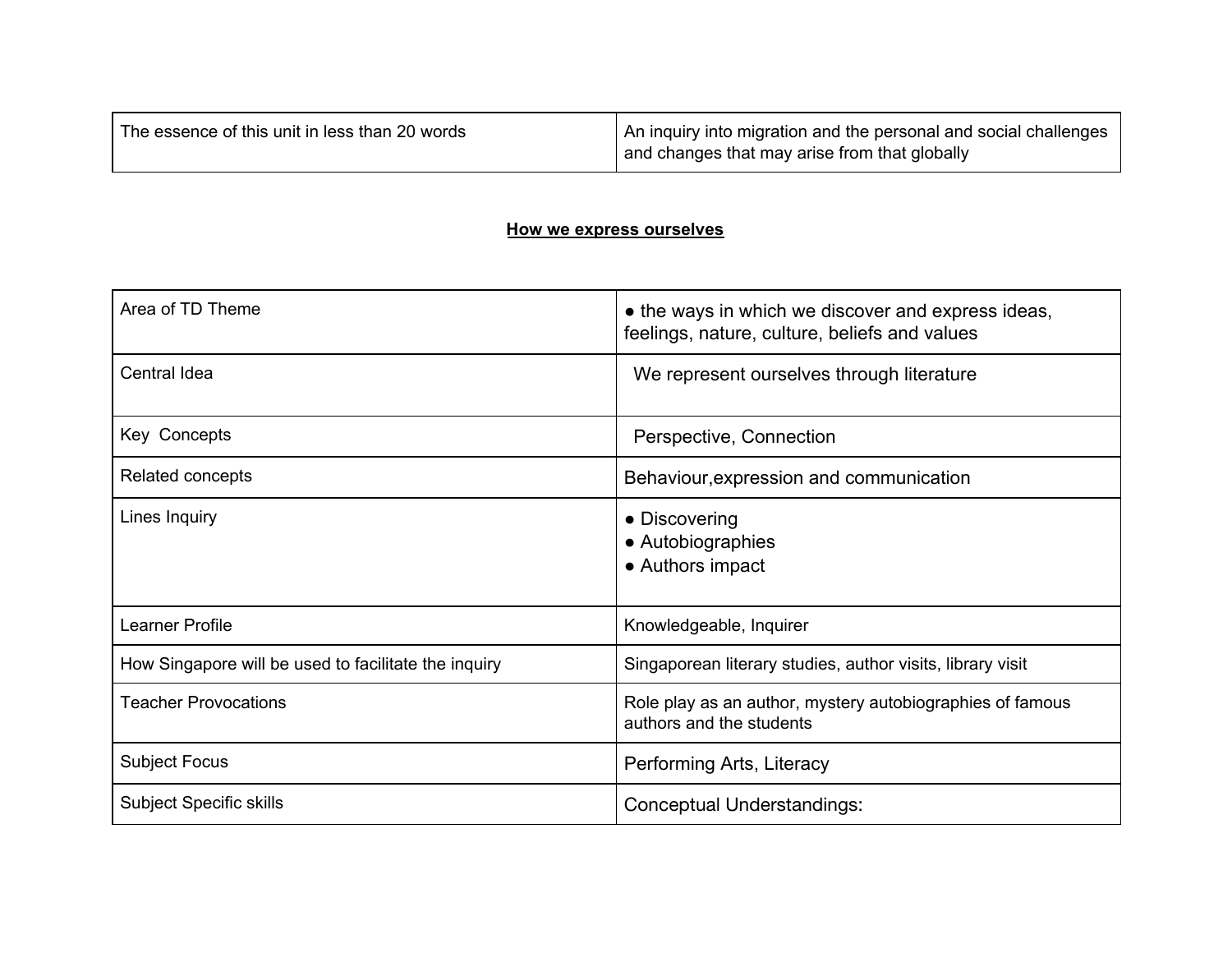|                                                                                      | -listening and responding appropriately to instructions,<br>questions, explanations and other points of view<br>-adjusting their speaking to take into account context,<br>purpose and audience<br>-consistently using speech to inform, entertain and<br>influence others<br>Learning Outcomes:<br>-show open-minded attitudes when listening to other points<br>of view<br>-use register, tone, voice level and intonation to enhance<br>meaning<br>-participate appropriately as listener and speaker, in<br>discussions, conversations, debates and group<br>presentations to deepen understanding |
|--------------------------------------------------------------------------------------|--------------------------------------------------------------------------------------------------------------------------------------------------------------------------------------------------------------------------------------------------------------------------------------------------------------------------------------------------------------------------------------------------------------------------------------------------------------------------------------------------------------------------------------------------------------------------------------------------------|
| Subject Specific Knowledge                                                           | See above                                                                                                                                                                                                                                                                                                                                                                                                                                                                                                                                                                                              |
| Core ATL's (TD Skills)                                                               | Research Skills: synthesis, evaluation, dialectical<br>thought<br>Self-Management Skills: organisation, informed<br>choices<br>Thinking Skills: acquisition of knowledge, dialectical<br>thinking<br><b>Social Skills:</b><br><b>Communication Skills: writing, presenting</b>                                                                                                                                                                                                                                                                                                                         |
| Integrators contributions                                                            | Mandarin (for higher level Chinese)                                                                                                                                                                                                                                                                                                                                                                                                                                                                                                                                                                    |
| What does a Grade Level appropriate understanding of this<br>central idea look like? | Students can research international authors, connecting<br>themes, values and beliefs that are shared across cultures                                                                                                                                                                                                                                                                                                                                                                                                                                                                                  |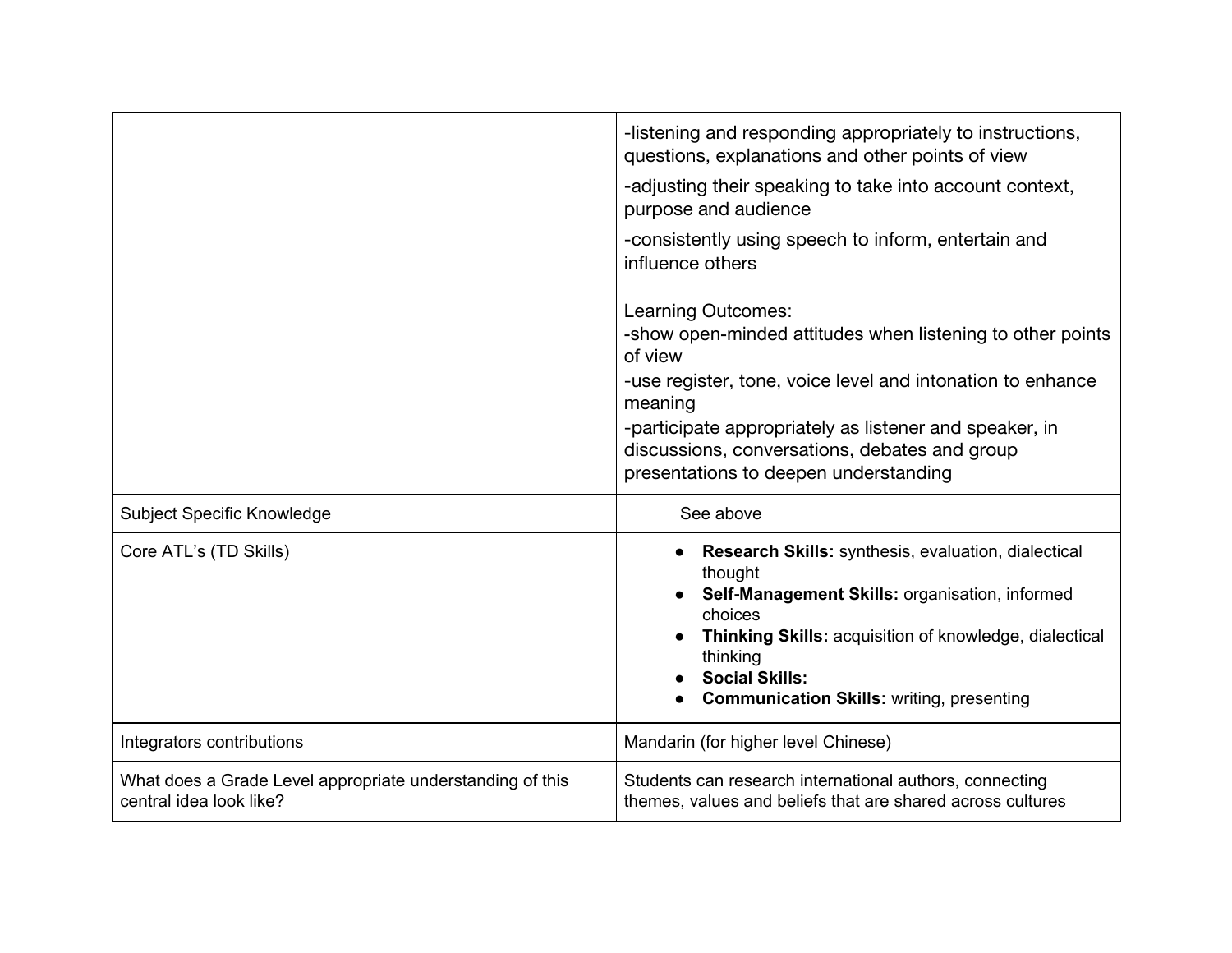| The essence of this unit in less than 20 words | An inquiry into international authors, connecting themes, values<br>and beliefs that are shared across cultures |
|------------------------------------------------|-----------------------------------------------------------------------------------------------------------------|
|                                                |                                                                                                                 |

## **How the world works**

| Area of TD Theme                                     | • the natural world and its laws<br>• how humans use their understanding of scientific<br>principles+<br>• the impact of scientific and technological advances on<br>society and on the environment |
|------------------------------------------------------|-----------------------------------------------------------------------------------------------------------------------------------------------------------------------------------------------------|
| Central Idea                                         | Humans Use our Planet's Energy                                                                                                                                                                      |
| Key Concepts                                         | Form, Function, Change                                                                                                                                                                              |
| Related concepts                                     | Transformation, scientific method, energy                                                                                                                                                           |
| Lines Inquiry                                        | • Finite and infinite sources of energy<br>• Depletion of resources<br>• Sustainable solutions                                                                                                      |
| Learner Profile                                      | Inquirer, Knowledgeable, Thinker                                                                                                                                                                    |
| How Singapore will be used to facilitate the inquiry | Investigation of how and where Singapore gets its resources                                                                                                                                         |
| <b>Teacher Provocations</b>                          | Students respond to images of energy                                                                                                                                                                |
| <b>Subject Focus</b>                                 | Science                                                                                                                                                                                             |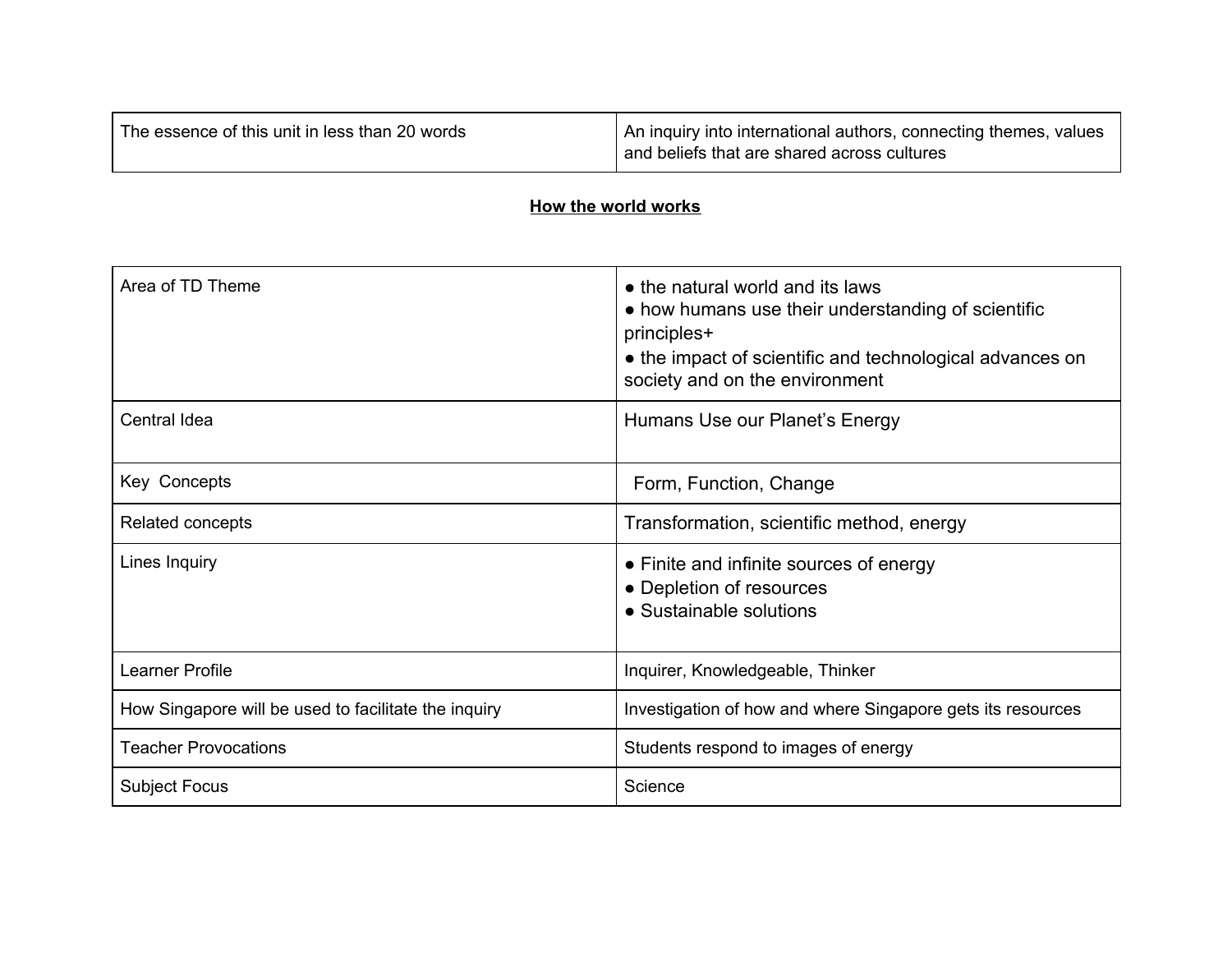| <b>Subject Specific skills</b> | Science - Materials and matter (Grade 5)                                                                                                                                                                                                                                                                                                                                                                                                        |
|--------------------------------|-------------------------------------------------------------------------------------------------------------------------------------------------------------------------------------------------------------------------------------------------------------------------------------------------------------------------------------------------------------------------------------------------------------------------------------------------|
|                                | <b>Conceptual Understandings</b>                                                                                                                                                                                                                                                                                                                                                                                                                |
|                                | Understand that heat can move from one object to<br>another by conduction and that some materials<br>conduct heat better than others.<br>Understand that heat is often produced as a<br>$\bullet$<br>byproduct when one form of energy is converted<br>to another.                                                                                                                                                                              |
|                                | <b>Learning Outcomes</b>                                                                                                                                                                                                                                                                                                                                                                                                                        |
|                                | Demonstrating an understanding that energy can<br>come from many sources<br>Demonstrating an understanding of how energy is<br>stored and used in different ways                                                                                                                                                                                                                                                                                |
|                                | Science - Forces and energy (Grade 5)                                                                                                                                                                                                                                                                                                                                                                                                           |
|                                | <b>Conceptual Understandings</b>                                                                                                                                                                                                                                                                                                                                                                                                                |
|                                | Identify and describe everyday examples of<br>sources of energy.<br>Know that there are two forms of energy: stored<br>versus used (potential versus kinetic). These<br>forms are interchangeable.<br>Understand that forms of energy can produce<br>light, heat, sound, and magnetic effects.<br>Explain how energy produces change.<br>Compare the following ways in which energy can<br>be transformed, mechanical to electrical, electrical |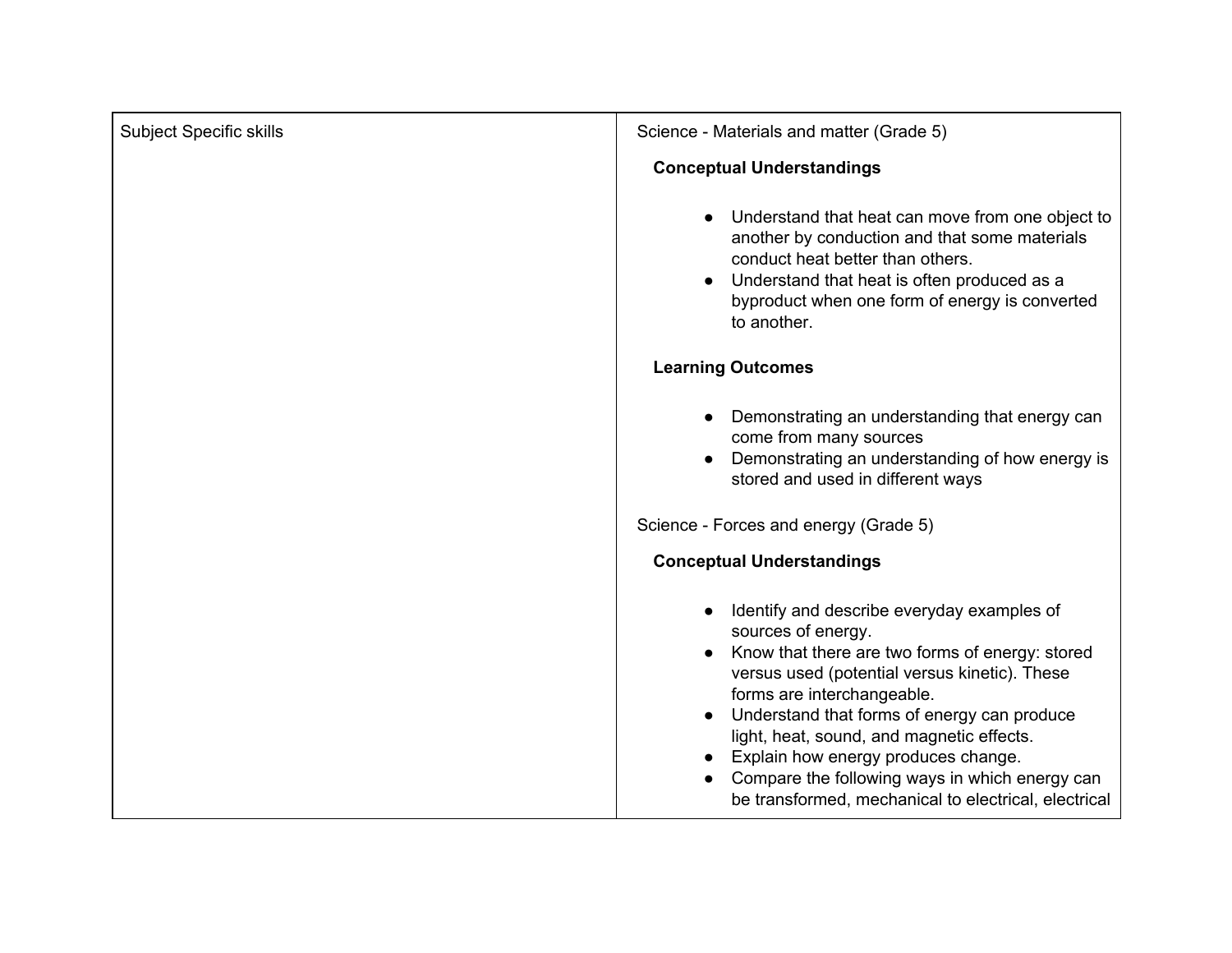|                                                                                      | to thermal.<br><b>Learning Outcomes</b><br>Demonstrating an understanding that energy can<br>come from many sources.<br>Demonstrate an understanding that energy can<br>be stored and used in many ways.                                                                                                         |
|--------------------------------------------------------------------------------------|------------------------------------------------------------------------------------------------------------------------------------------------------------------------------------------------------------------------------------------------------------------------------------------------------------------|
| Subject Specific Knowledge                                                           | See above                                                                                                                                                                                                                                                                                                        |
| Core ATL's (TD Skills)                                                               | <b>Research Skills: Formulating Questions, Observing,</b><br>Collecting Data, Recording Data, Organizing Data,<br>Interpreting Data.<br>Self-Management Skills: Safety.<br>Thinking Skills: Acquisition of knowledge,<br>Application.<br><b>Social Skills:</b><br><b>Communication Skills: Reading, Writing.</b> |
| Integrators contributions                                                            | Design                                                                                                                                                                                                                                                                                                           |
| What does a Grade Level appropriate understanding of this<br>central idea look like? | Students can use their knowledge of finite and infinite energy<br>and resources and apply them to how they are used in the world                                                                                                                                                                                 |
| The essence of this unit in less than 20 words                                       | A study of finite and infinite energy and resources and an<br>application of how they are used in the world                                                                                                                                                                                                      |

# **How we organize ourselves**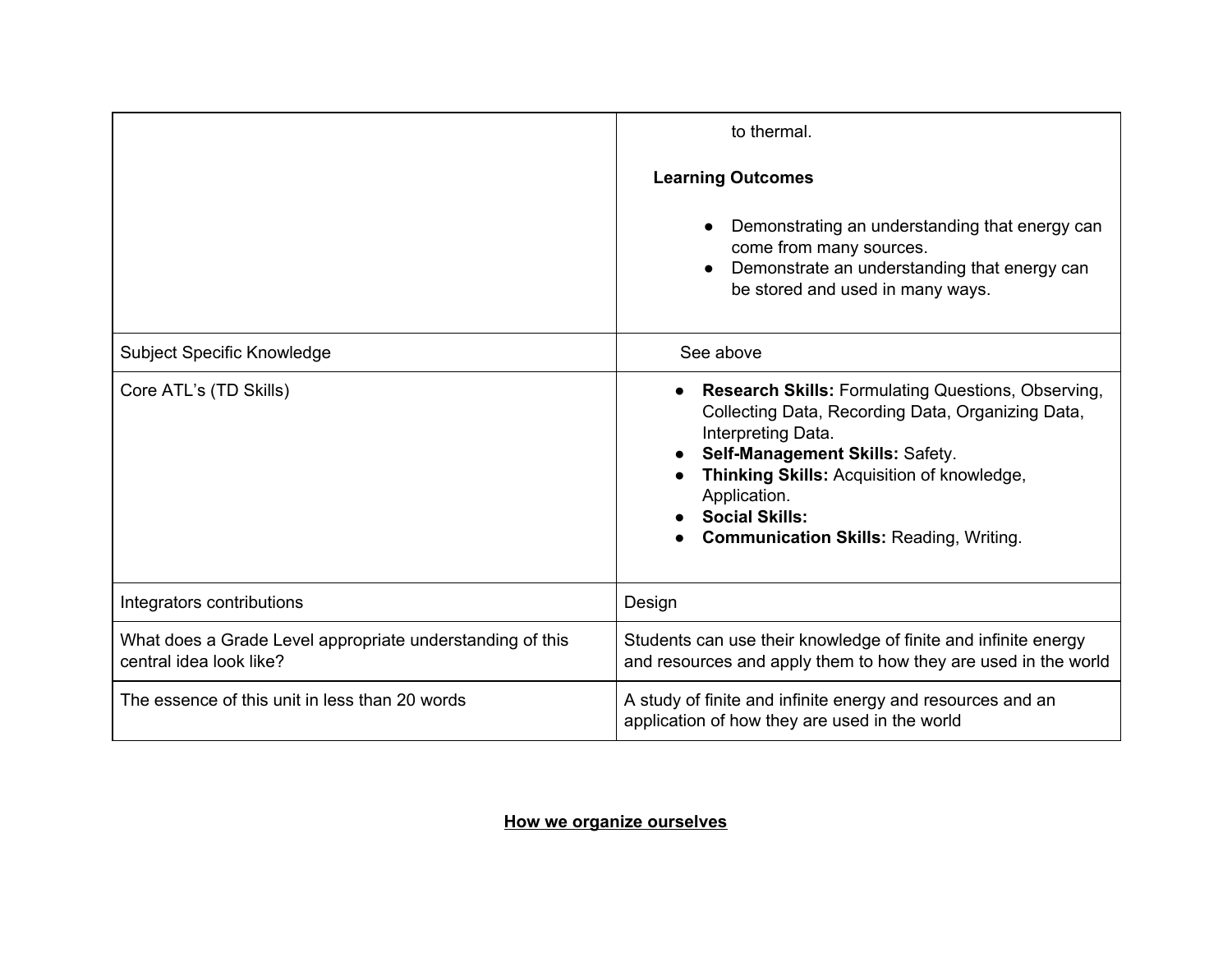| Area of TD Theme                                     | • the interconnectedness of human-made systems and<br>communities                                                                            |
|------------------------------------------------------|----------------------------------------------------------------------------------------------------------------------------------------------|
| Central Idea                                         | Digital media changes the way in which people access<br>information and connect with each other                                              |
| Key Concepts                                         | Connection, Function,<br>Responsibility                                                                                                      |
| Related concepts                                     | Interdependence, ethics, cyber behaviour                                                                                                     |
| Lines Inquiry                                        | • Evaluating information<br>• Digital citizenship<br>• How new digital media is used and organised<br>$\bullet$ Ethics<br>• Global messaging |
| Learner Profile                                      | Principled, Communicator, open-minded                                                                                                        |
| How Singapore will be used to facilitate the inquiry | Investigating media in Singapore, digital citizenship issues, how<br>digital media is used in Singapore                                      |
| <b>Teacher Provocations</b>                          | Responding to provoking media, digital citizenship simulation                                                                                |
| <b>Subject Focus</b>                                 | Humanities, Mathematics, Technology                                                                                                          |
| <b>Subject Specific skills</b>                       | Pastoral - Communicating and Interacting (Grade 5)                                                                                           |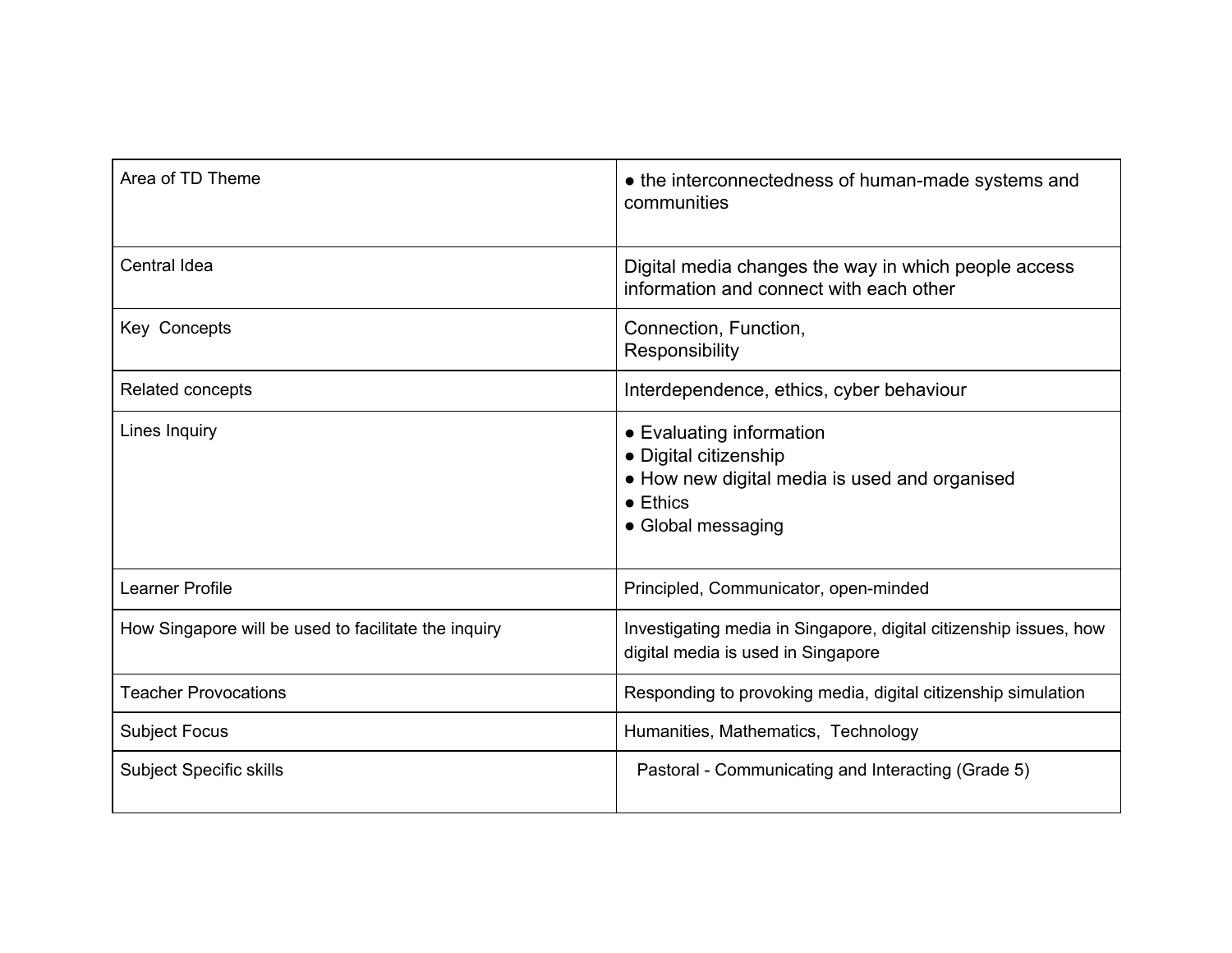| <b>Conceptual Understandings</b>                                                                                                                                                                      |
|-------------------------------------------------------------------------------------------------------------------------------------------------------------------------------------------------------|
| An effective group can accomplish more than a<br>set of individuals.<br>Individuals can extend and challenge their current<br>understanding by engaging with the ideas and<br>perspectives of others. |
| <b>Learning Outcomes</b>                                                                                                                                                                              |
| Building on previous experiences to improve<br>group performance.<br>Working towards a consensus, understanding the<br>need to negotiate & compromise.                                                |
| Pastoral - Personal Identity (Grade 5)                                                                                                                                                                |
| <b>Conceptual Understandings</b>                                                                                                                                                                      |
| Many different and conflicting cultures influence<br>identity formation.<br>Stereotyping or prejudging can lead to<br>misconceptions and conflict.                                                    |
| <b>Learning Outcomes</b>                                                                                                                                                                              |
| Identify how aspects of a person's identity can be<br>expressed through symbols. spirituality, dress,<br>adornment, personal attitudes, lifestyle, interest &                                         |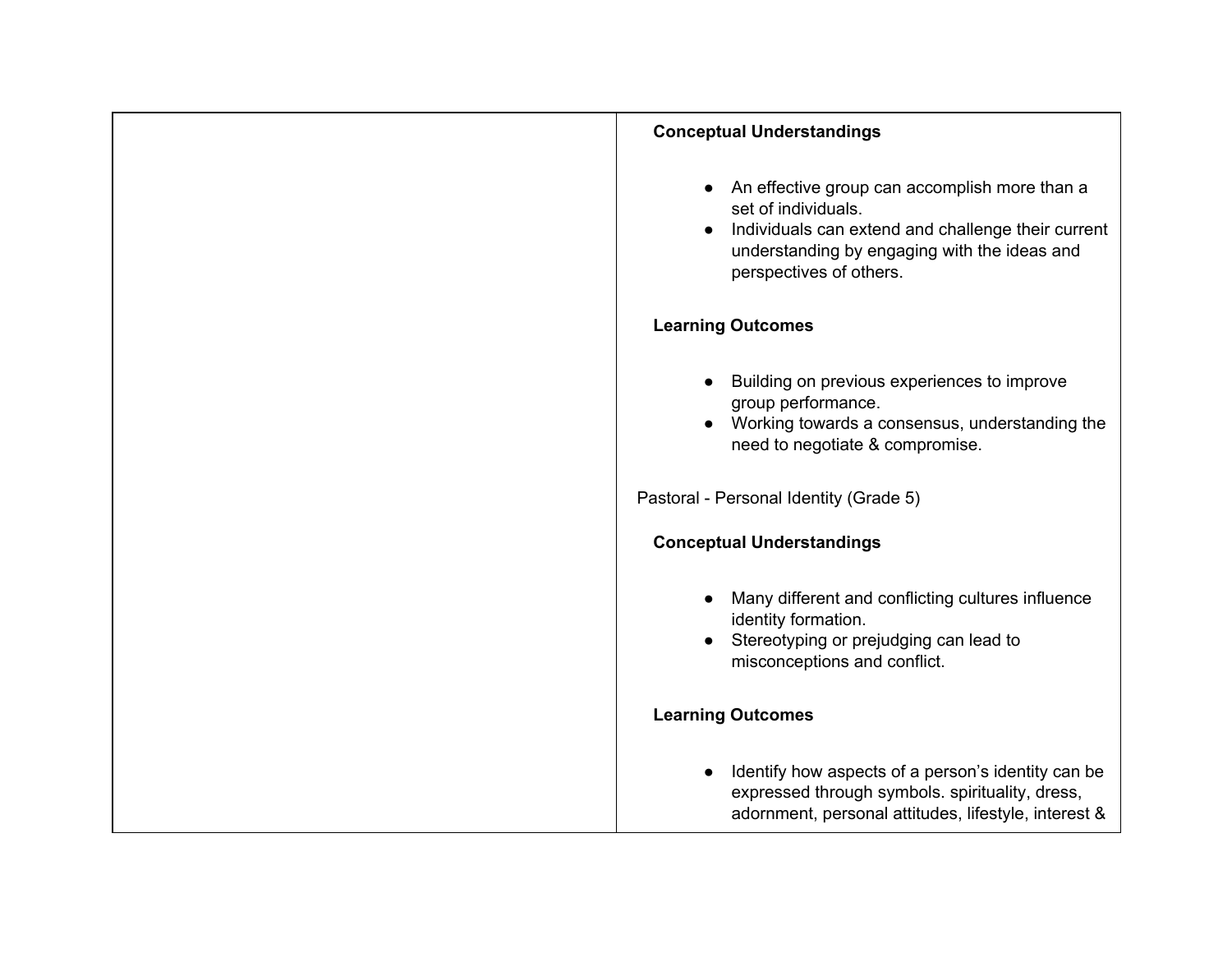|                                                                                      | activities pursued.<br>Accept & appreciate the diversity of cultures,<br>experiences & perspectives of others.<br>Analyze how assumptions can lead to<br>misconceptions.                                                                   |
|--------------------------------------------------------------------------------------|--------------------------------------------------------------------------------------------------------------------------------------------------------------------------------------------------------------------------------------------|
| <b>Subject Specific Knowledge</b>                                                    | See above                                                                                                                                                                                                                                  |
| Core ATL's (TD Skills)                                                               | <b>Research Skills: Interpreting Data.</b><br><b>Self-Management Skills:</b><br>Thinking Skills: Comprehension, Analysis,<br>Synthesis, Dialectical thought.<br><b>Social Skills:</b><br><b>Communication Skills: Non-verbal, Viewing.</b> |
| Integrators contributions                                                            | Design/Technology                                                                                                                                                                                                                          |
| What does a Grade Level appropriate understanding of this<br>central idea look like? | Students can identify how we use media in our lives, connecting<br>to the issues and ethics that we are facing on a global scale                                                                                                           |
| The essence of this unit in less than 20 words                                       | To be able to identify how we use media in our lives, connecting<br>to the issues and ethics that we are facing on a global scale                                                                                                          |

# **Sharing the planet**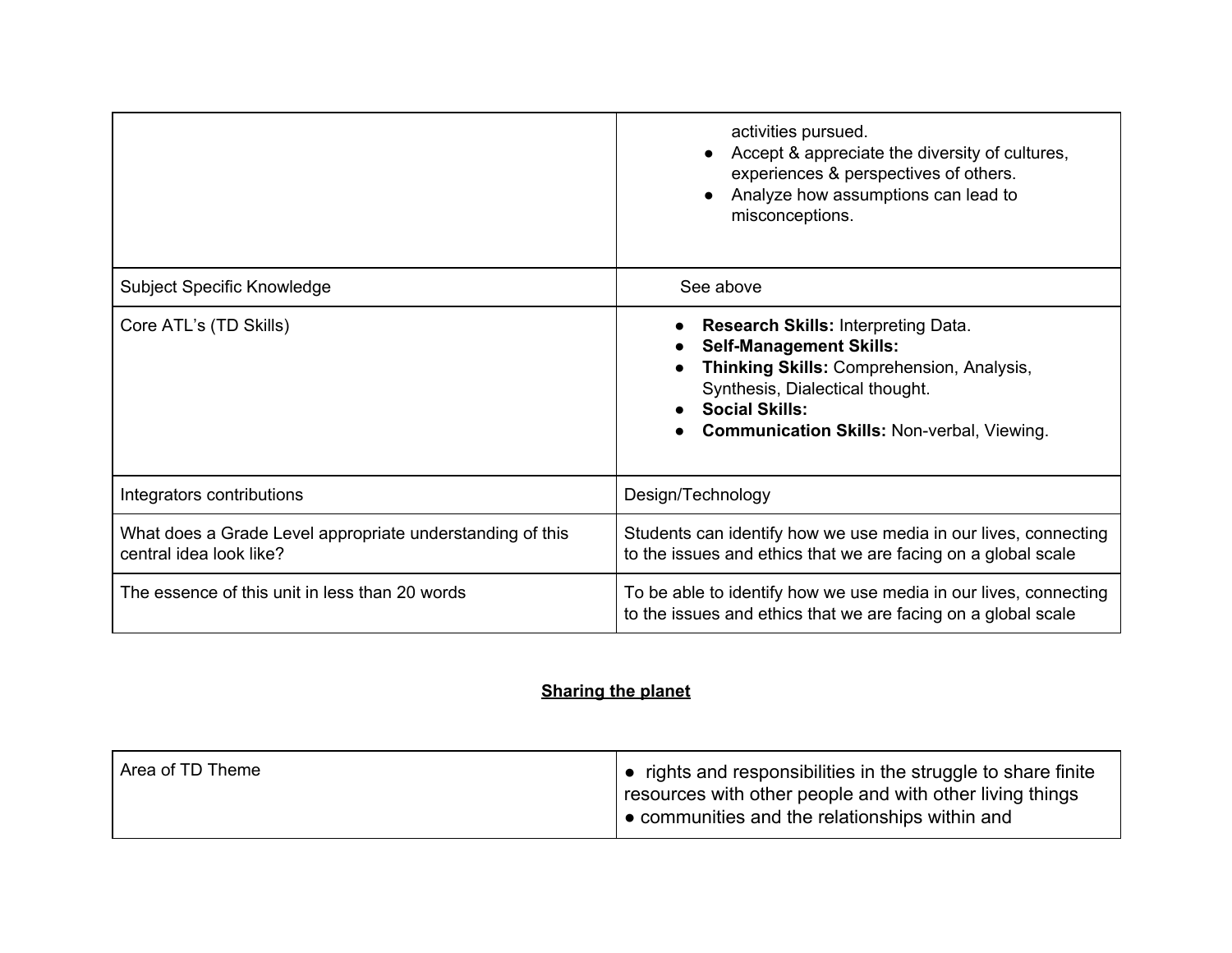|                                                      | between them                                                                                                                                                                                                                                                                                                             |
|------------------------------------------------------|--------------------------------------------------------------------------------------------------------------------------------------------------------------------------------------------------------------------------------------------------------------------------------------------------------------------------|
| Central Idea                                         | Human actions affect the natural world                                                                                                                                                                                                                                                                                   |
| Key Concepts                                         | Responsibility, Change, Causation                                                                                                                                                                                                                                                                                        |
| Related concepts                                     | Environment, conservation, action, ecosystems, human<br>action                                                                                                                                                                                                                                                           |
| Lines Inquiry                                        | • Connections between humans and ecosystems<br>• How people are implementing positive change                                                                                                                                                                                                                             |
| Learner Profile                                      | Caring, reflective                                                                                                                                                                                                                                                                                                       |
| How Singapore will be used to facilitate the inquiry | Connect with environmental organisations around Singapore                                                                                                                                                                                                                                                                |
| <b>Teacher Provocations</b>                          | Scenarios with group presentation as skits. Group reflection with<br>teacher recording ideas                                                                                                                                                                                                                             |
| <b>Subject Focus</b>                                 | Science, Humanities, PSPE                                                                                                                                                                                                                                                                                                |
| <b>Subject Specific skills</b>                       | <b>Science Skills</b><br>Observe carefully in order to gather data<br>Use scientific vocabulary to explain their<br>observations and experiences<br>Interpret and evaluate data gathered in order to<br>draw conclusions<br>Consider scientific models and applications of<br>these models (including their limitations) |